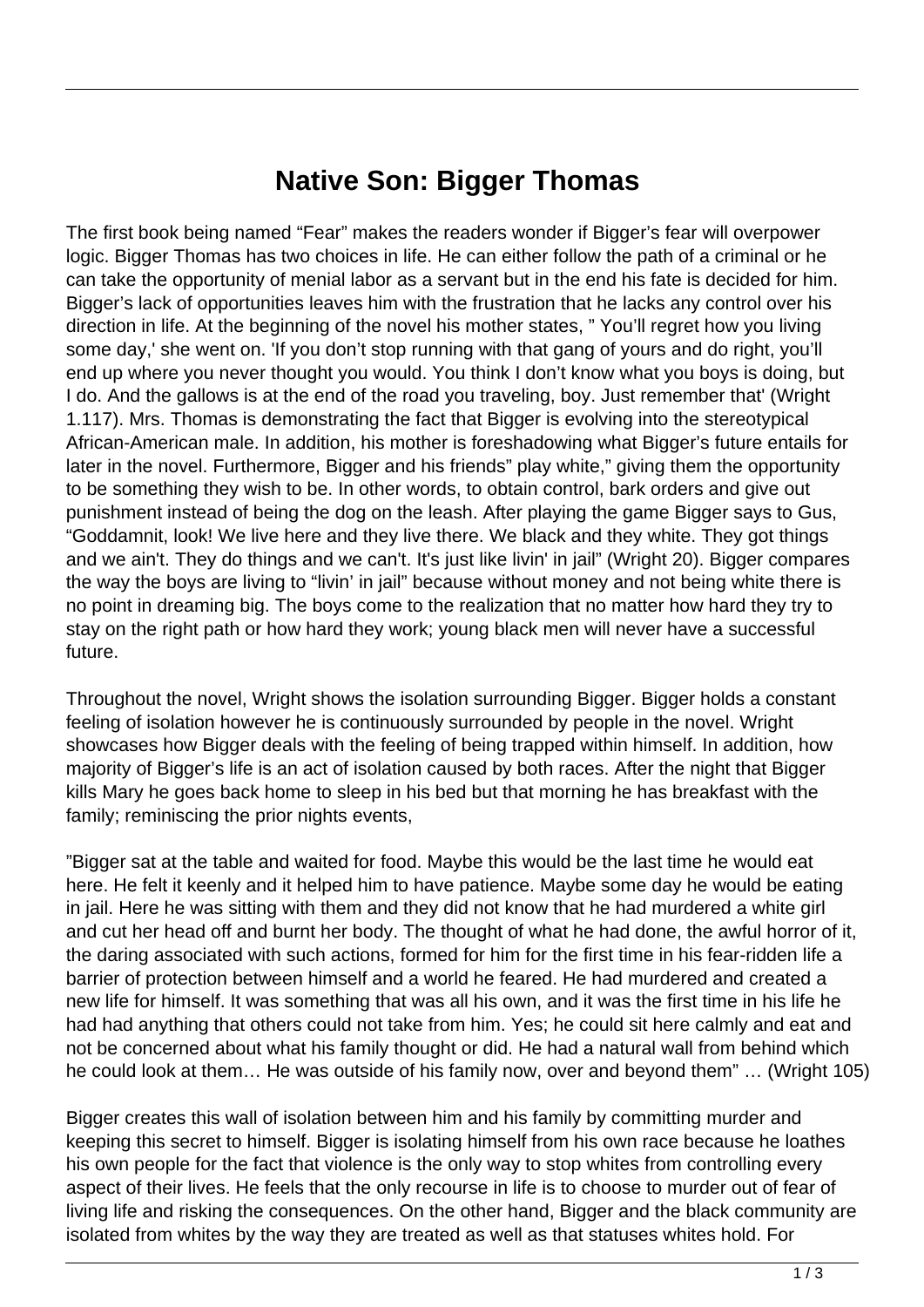example, Bigger states to Max, "Well, they own everything. They choke you off the face of the earth. They like God...' he swallowed, closed his eyes and sighed. 'They don't even let you feel what you want to feel. They after you so hot and hard you can only feel what they doing to you. They kill you before you die' (Wright 353). Bigger never had a chance. His fate was determined before he was born. Regardless of whether he followed the path of righteousness thus being good or the road of evil thus being bad: the result would have been the same. Continuing his conversation with Max, Bigger expresses, 'I don't know. Maybe this sounds crazy. Maybe they going to burn me in the electric chair for feeling this way. But I ain't worried none about them women I killed For a little while I was free. I was doing something. It was wrong, but I was feeling all right. Maybe God'll get me for it. If He do, all right. But I ain't worried. I killed 'em 'cause I was scared and mad. But I been scared and mad all my life and after I killed that first woman, I wasn't scared no more for a little while' (Wright 354). For a split second Bigger did not feel that he was living a life of isolation. He was free of control and feeling powerless even if it was for a moment. He was free of fear.

Bigger's alienation gives him the opportunity to see the world in a different perspective. He sees the reality of society for what it truly is. Max and Bigger have multiple conversations but they have a serious one after they both realize there is nothing more that can be done. Bigger did not understand how after the fact that Max knew Bigger was a murderer two times over that Max still treats him like a man. Max explains the reason why, "Bigger," Max said, "in the work I'm doing, I look at the world in a way that shows no whites or no blacks, no civilized and no savages… When men are trying to change human life on earth, those little things don't matter. You don't notice 'em" (Wright 424). Bigger realizes that he no longer must fear all whites. That there are whites in society who want to make change not only in a human's life but a black human's life. As a result of Max's ability to see society this way, it helps Bigger dissect the complexities of its nature,

"Mr Max, I sort of saw myself after that night. And I sort of saw other people too." … "Well, it's sort of funny, Mr. Max. I ain't trying to dodge what's coming to me." Bigger was growing hysterical. "I know I'm going to get it. I'm going to die… But really I never wanted to hurt nobody. That's the truth, Mr. Max. I hurt folks' cause I felt I had to; that's all… Bigger's eyes were wide and unseeing; his voice rushed on: "Mr. Max, I didn't mean to do what I did. I was trying to do something else. But it seems like I never could. I was always wanting something and I was feeling that nobody would let me have it. So I fought'em. I thought they was hard and I acted hard… I'll be feeling and thinking that they didn't see me and I didn't see them" (Wright 425).

Bigger gives Max and himself closure, giving Max the opportunity to walk away at peace and for himself to come to terms with the consequences. Bigger's misfortunes leave him at the end of the road with nothing but new view-points on society and whites.

In the end, Richard Wright uses his novel Native Son to demonstrate that Bigger is a native to America. That he is a result of society, societies pressure makes him the man he becomes in the novel; a man of fear. Bigger becomes the face for the black communities who suffer the same emotions he does towards society despite his outcome. Furthermore, also showing how someone's life can be alienated based off societies expectations and perspectives. Wright wants readers to see that American society leads to many individuals feeling isolated, alienated, having lack of control of their creation and more. In addition, coming to the realization that the result of alienation is the act of human violence on human violence whether it is physically or